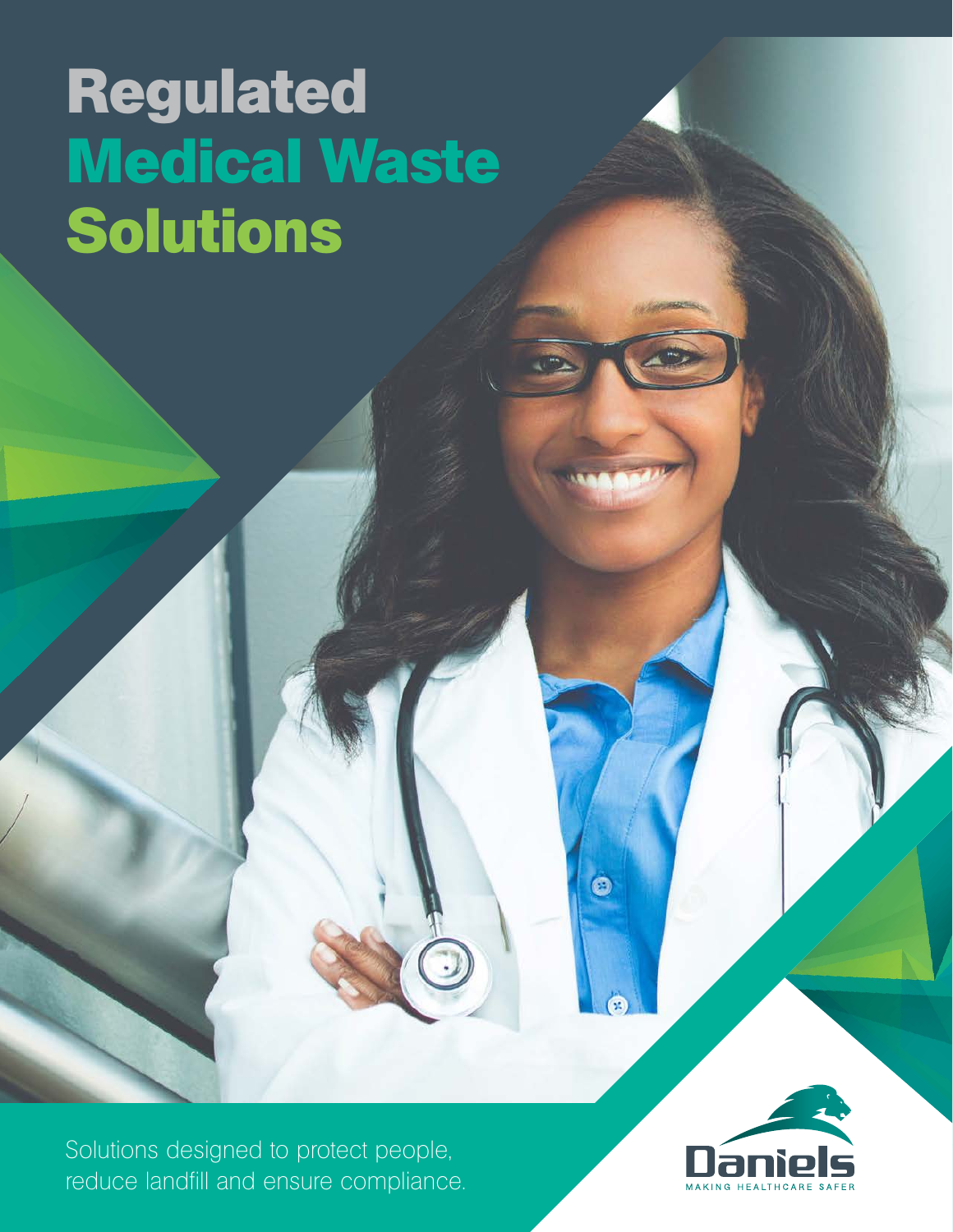# **Other Reusable Containers**

Made from UV-stabilized HDPE plastic, Daniels' range of DOT-compliant reusable bins and tubs not only look smart, but are tough and durable enough to withstand the rigors of being filled, emptied, washed and reused countless times. Our 28 gallon and 38 gallon reusable tubs feature flip-out handles for easy lifting, and snap fit lids to help seal odors. The 96 gallon mobile garbage bin features a hinged lid with odor seal and two large 12 inch solid-rubber wheels for excellent mobility and maneuverabiity.



28 GALLON H 22.9" x W 18.9" x D 18.9"







96 GALLON H 41.9" x W 34.3" x D 23.1"

#### DANIELS DISPOSABLE OPTION



DISPOSABLE BOX H 24.4" x W 18.1" x D 17.9"

#### Making Waste Mobile Daniels four-wheel dolly

Compatible with both the Daniels 28 Gallon and 38 Gallon reusable tubs, this rotationally moulded dolly facilitates the efficient movement of RMW waste through medical facilities. A compact, lightweight and easy-to-clean design, the Daniels dolly enables the reusable tubs to be easily maneuvered, mitigates occupational risks associated with lifting, and optimizes positioning under benches, desks and in tight spaces.

MOBILE DOLLY H 5.4" x **W** 17.6" x **D** 17.6" FEATURED WITH THE DANIELS 28 GALLON TUB

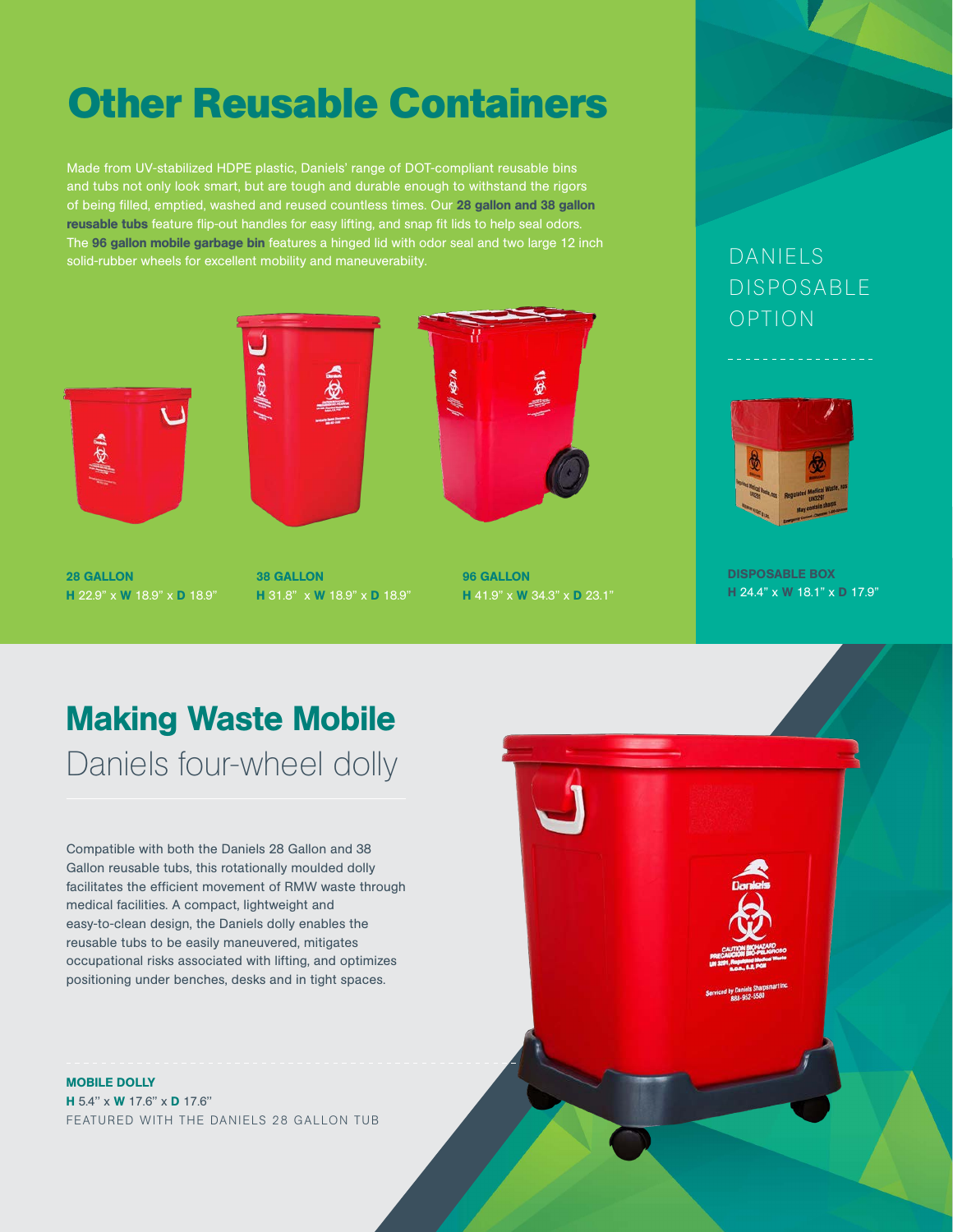# Packed with safer, more eco-friendly features.

- **WIDE OPENING**
- **NO PLASTIC LINERS OR CARDBOARD BOXES**
- **SECURE BUILT-IN LOCKING SYSTEMS**
- **LEAKPROOF BODY AND LID SEAL**
- **EFFECTIVE SEGREGATION**
- **FOOT-PEDAL OPERATION**  $\blacktriangleright$
- **WHEELED OR STATIC MOUNTING**

#### An RMW service designed by you

Healthcare specialists across America have told us what they need, so that's what we've delivered.

 $\sum_{mn}$ 

**THE** 

- Daniels owned & operated services Providing full cradle-to-grave waste management services, Daniels employees its own service technicians and truck fleet to ensure consistent professional service.
- More Cost-Effective With one invoice per month for all services and 12-month fixed price scheduling to assist with budget planning.
- Environmentally Responsible. A system based on reusable containers and non-incineration waste disposal.

 $\blacktriangleright$  Range of carts

Mounting and movement accessories ensure containers are positioned at point-of-use and safely maneuvered through a facility.

- ▶ Online Manifests Available on the Daniels Health website, allow you access to your records 24/7.
- ▶ Fully Compliant with all state and federal regulations strictly adhered to.



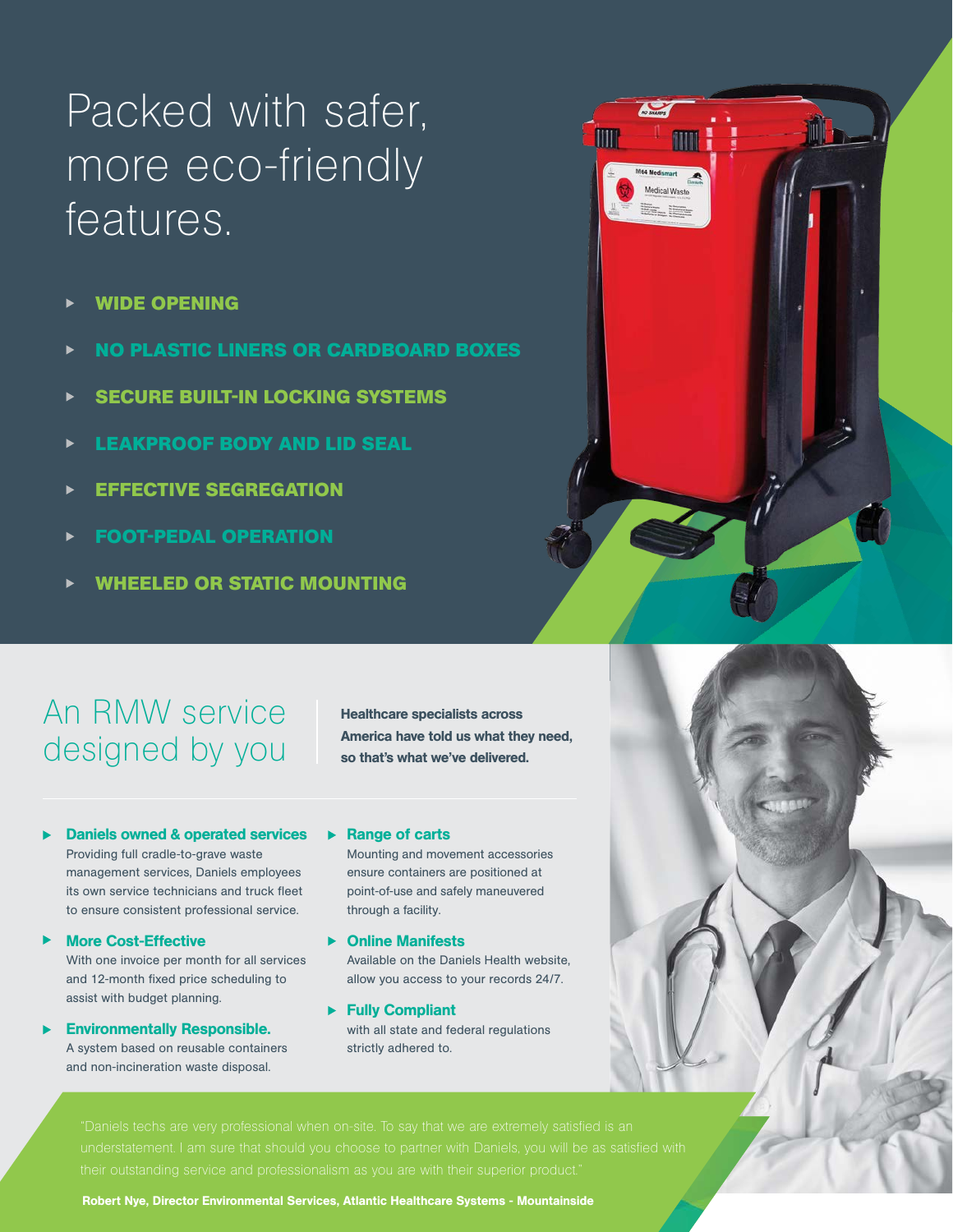# **Medismart**

In the last three decades, despite rapid advancements within the medical industry, healthcare waste management practices have remained largely unchanged. Stationery, open lidded and/or full-touch waste receptacles are common in patient-care areas, together with the practice of transferring medical waste in bags, boxes or soft packaging. These all too prevalent practices result in heightened risk of spillage, infection transfer, pathogen build up and sharps penetration.

The Daniels Medismart system introduces a new standard of safe medical waste management. With proven infection risk minimization, segregation efficiencies and environmental burden reduction, the Medismart combats logistical challenges commonly associated with healthcare waste disposal whilst keeping staff and patient safety the highest priority.

#### Medismart Benefits



MEDISMART **REUSABLE CONTAINER** 

H: 28.6" x W: 15.7" x D: 13.9" Fill capacity: 12.4 gal Total capacity: 16.9 gal

### Daniels Health Peer Reviewed Pedigree.

A 360 bed Acute Care private hospital found their use of a 64Gallon bin posed issues with infection and staff injury risk, logistics, waste volumes, space and cost, and furthermore, was not compliant with regulatory guidelines. A 3 year study examined the impact of transitioning from their 64Gallon bin to the Daniels 17Gallon Medismart.

#### THE RESULTS:

- $\blacktriangleright$  Medical Waste mass reduction of  $53.2\%$
- Medical Waste volume reduction of  $65.2\%$
- } Labor cost reduction associated with waste handling logistics of  $69.2\%$
- Medical waste disposal cost reduction  $30.9\%$
- } Minimized infection potential and sharps injury risk
- Efficiencies in space and waste movement gained
- Improved waste segregation

De Sousa F, Martin D and Grimmond T. Healthcare Infection 2014, *19, 76-80. http://dx.doi.org/10.1071/HI3048*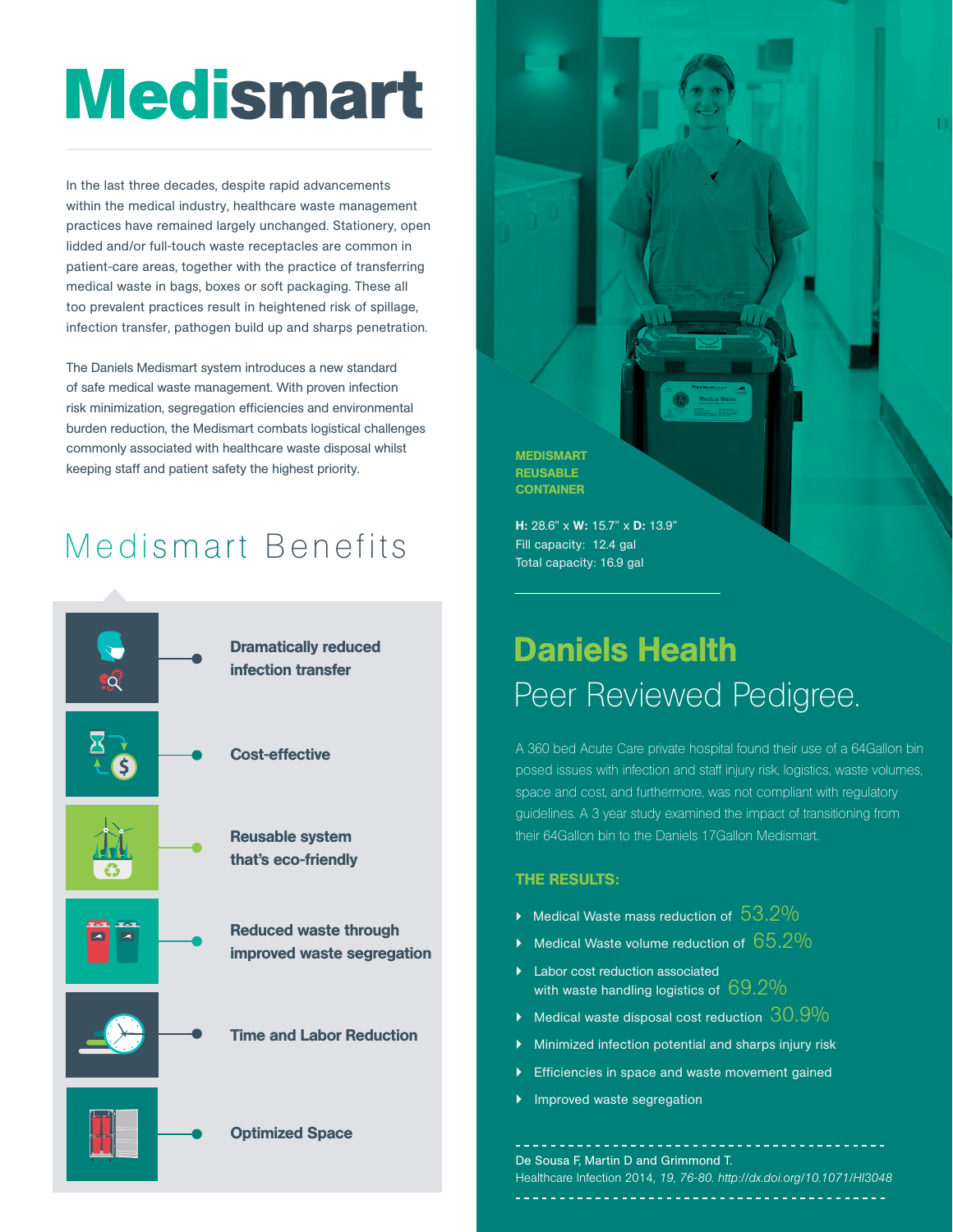### Protecting you from regulatory change.

There are stringent laws governing the disposal of regulated medical waste and they place liability on the generator of the waste, not the company disposing it.

#### That's where the experience and world-wide strength of Daniels is **vital.**

Our size enables us to stay at the forefront of regulatory compliance and helps protect you from the dangers of constant legal change. We'll work with you to ensure your regulatory responsibilities are covered, while helping you maximize the efficiency and segregation potential of handling multiple waste streams.

As a company we are passionate about doing business sustainably; empowering the wellbeing of our employees and their communities, driving a spirit of innovation within our culture, and making ecological choices that reduce environmental impact.

Harnessing technology to drive sustainable outcomes, Daniels Health has become globally recognized for sustainable products and waste processing solutions that dramatically reduce environmental burden.